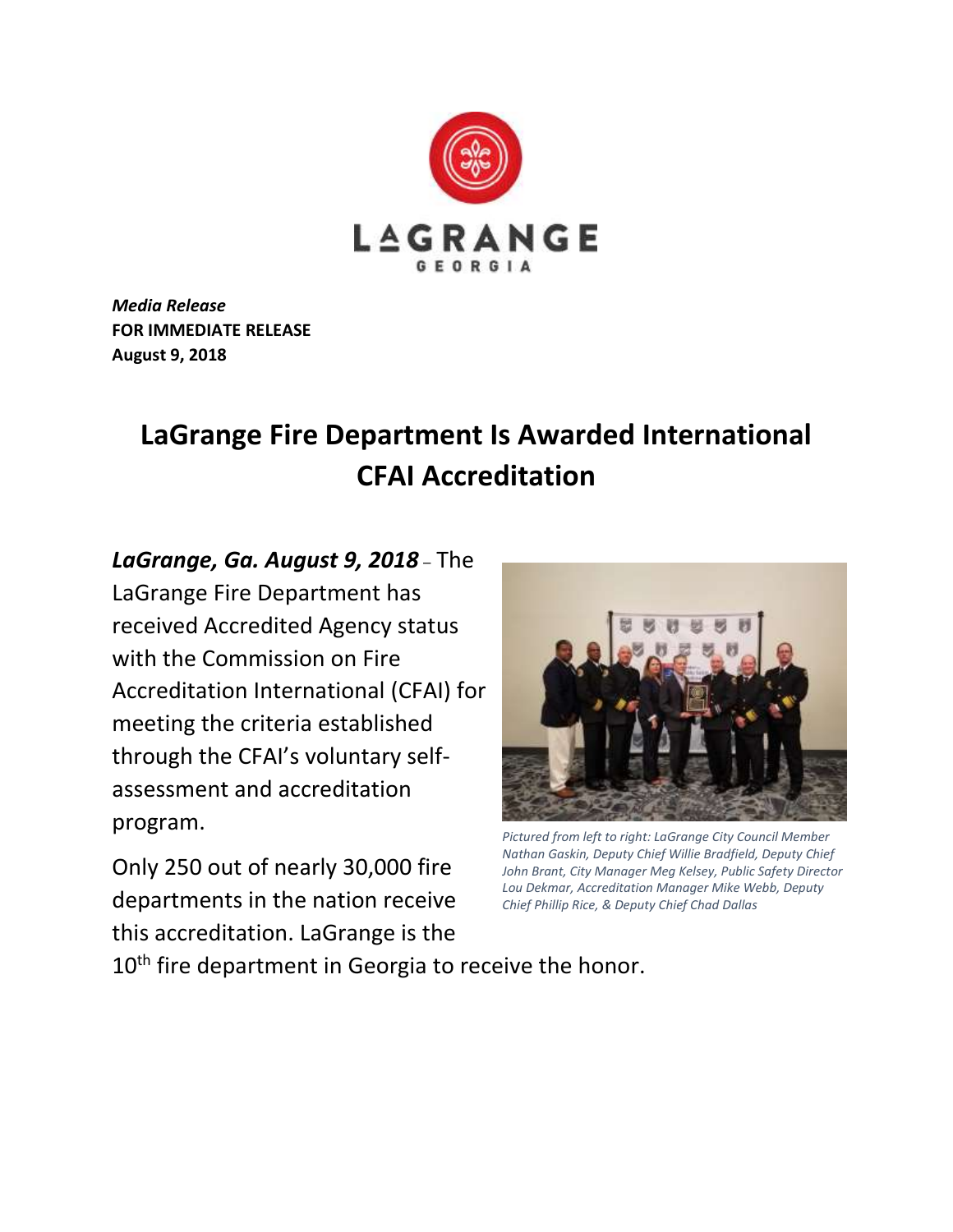

Agency accreditation is a voluntary process. According to the CFAI, accreditation shows the agency is performing to industry best practices and is holding itself accountable through an external peer review.

*LaGrange Fire Department receives CFAI accreditation*

"I'm extremely proud of the women and men of the Lagrange Fire Department,"

said City of LaGrange Public Safety Director Lou Dekmar.

"Their hard work and commitment to excellence is reflected in this outstanding achievement."

LFD started this process more than five years ago and on Wednesday received accreditation.

"There are only a handful of agencies in the nation that receive this accreditation," said City Manager Meg Kelsey.

*LaGrange Fire Department Headquarters*

"I am extremely proud of the men and women in the fire department for their hard work and commitment in obtaining accreditation. The city is committed to excellence in public safety."

CFAI is dedicated to assisting the fire and emergency service agencies throughout the world in achieving excellence through self-assessment and accreditation in order to provide continuous quality improvement and the enhancement of service delivery to their communities.

Sgt. Mike Webb is the LFD Accreditation Manager and is proud the department achieved this status.